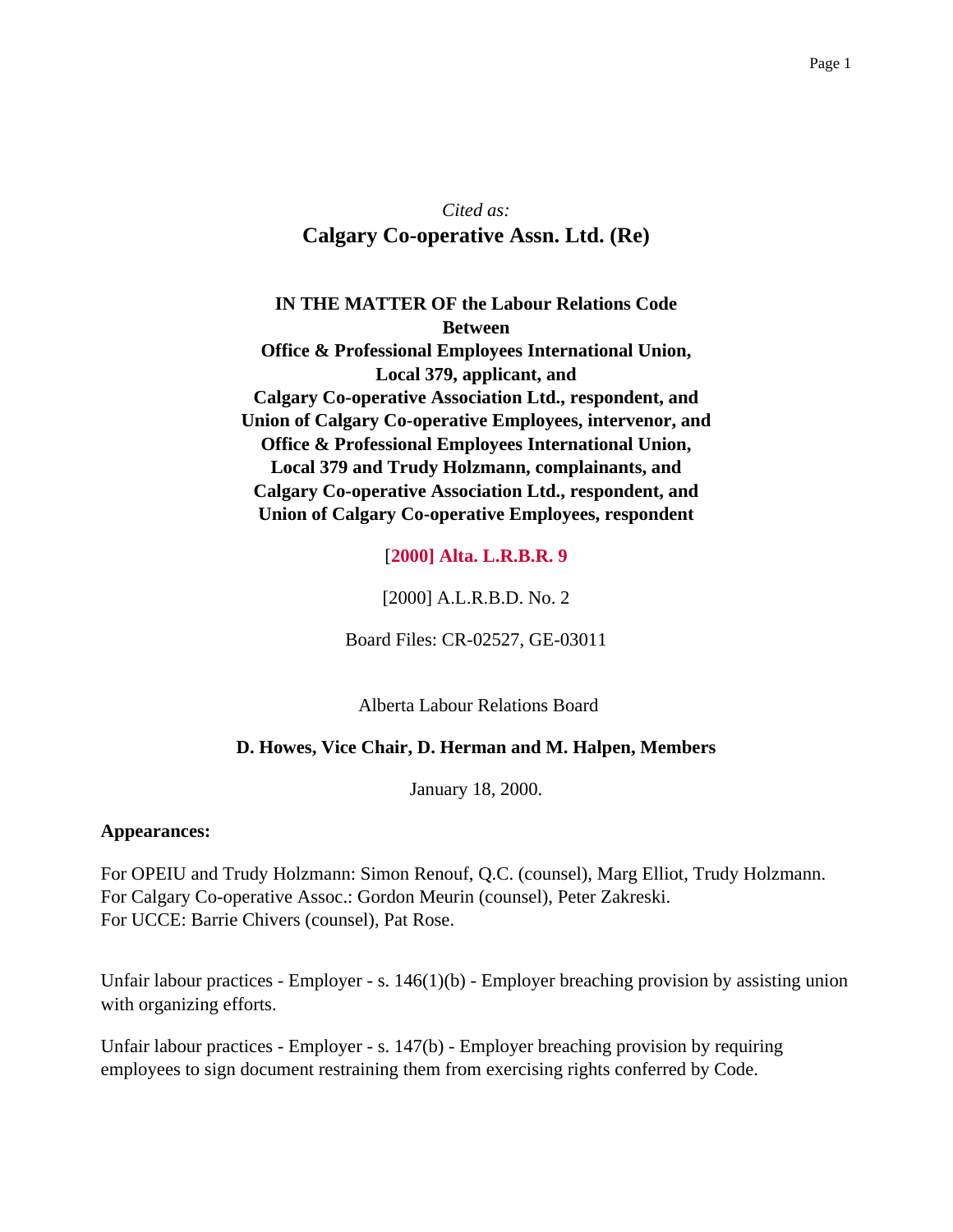Unfair labour practices - Union - s. 149(f) - Union breaching provision by creating coercive environment and using threats and promises to gain employee support.

The Office & Professional Employees International Union Local 379 ("OPEIU") applied for certification of a group of employees of Calgary Co-operative Association ("Co-op"). Co-op and the Union of Calgary Co-operative Employees ("UCCE"), the certified bargaining agent for another group of Co-op employees, claimed OPEIU's certification application was untimely because of an agreement that had recently been signed between them. That agreement affected the employees that OPEIU sought to represent. Under its terms, employees were given the option of joining UCCE by completing an opt in or opt out form. Employees who did not complete a form were deemed to have opted in. The opt out forms released UCCE and Co-op from legal action, and provided that employees who opted out would remain non-union and never receive terms of employment better than those of employees who had opted in. UCCE arranged to have Co-op distribute and collect these employee choice forms.

OPEIU filed unfair labour practice complaints against Co-op and UCCE, claiming breaches of several sections of the Code.

Held, The Board found that the agreement between UCCE and Co-op was not a collective agreement because UCCE was not the bargaining agent for the employees at issue. UCCE had previously abandoned its bargaining rights in respect of the employees and there was no voluntary recognition because UCCE could not demonstrate employee support. Accordingly, the agreement between UCCE and Co-op did not create a time bar to OPEIU's certification application.

The Board held that Co-op breached s. 146(1)(b) of the Code. It supported UCCE by extending to it voluntary recognition as bargaining agent for the employees when it knew UCCE did not have their support. In addition, Co-op agreed to provide employee information to UCCE to help it gain support, distributed information about the agreement to employees, collected completed employee choice forms, refused to extend the time for employees to respond, and allowed UCCE to send notices to the work site to advise employees of meetings about the agreement.

Co-op also breached s. 147(b) by requiring employees who were opting out to sign a document that restrained them from exercising rights conferred under the Code. UCCE breached s. 149(f) by participating with the employer in the creation of a coercive environment in which employees were expected to show support for their employer's choice of union. In addition, the agreement contained threats or promises to encourage employee support for UCCE.

The remaining complaints were dismissed for lack of evidence.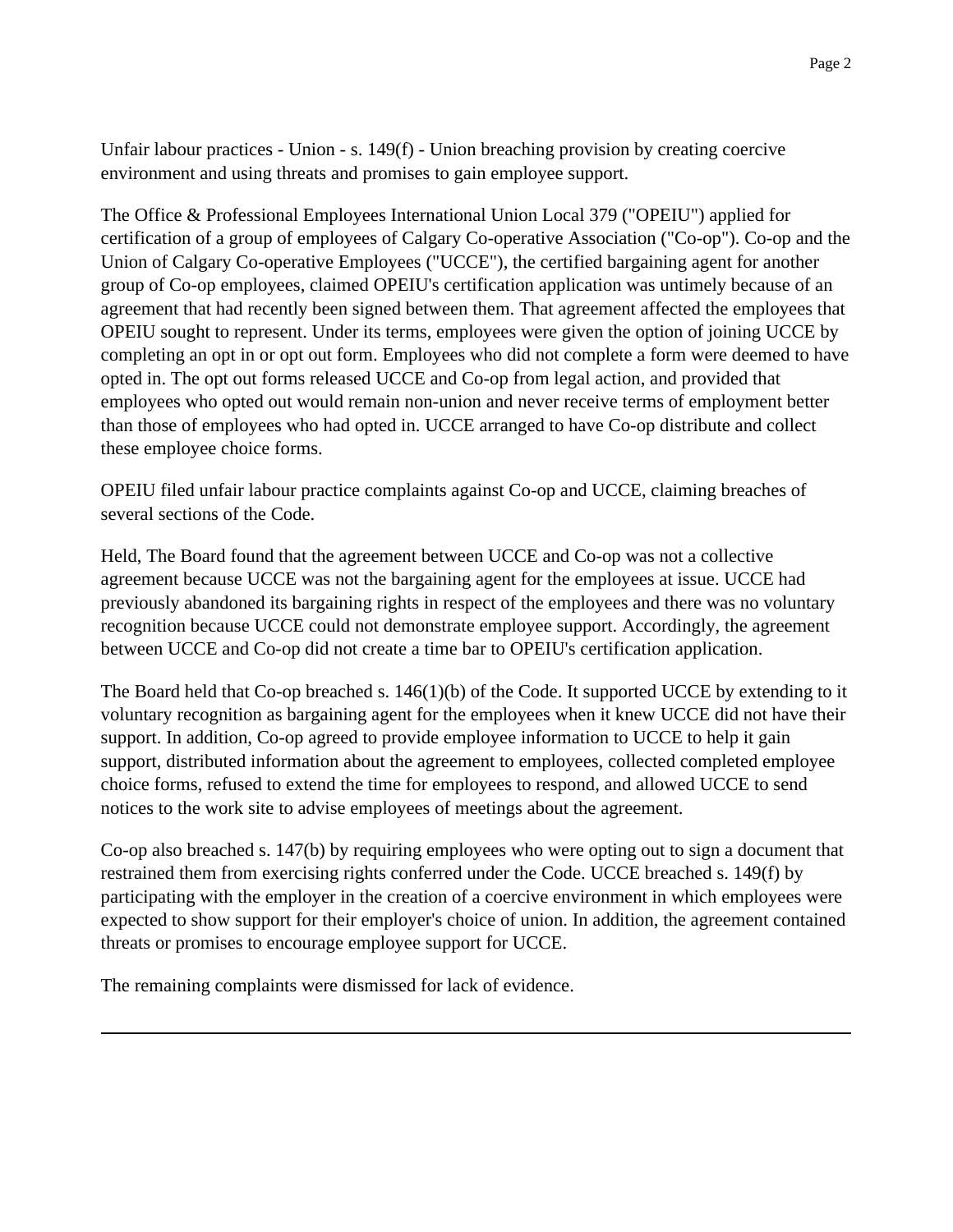### REASONS FOR DECISION

**1** On March 10, 1999 the Office and Professional Employees International Union, Local 379 ("OPEIU"), applied for certification of a group of employees of Calgary Co-operative Association Ltd. ("Co-op") comprising about 155 employees not represented by the Union of Calgary Co-operative Employees ("UCCE"). UCCE is certified for a unit of employees of Co-op and has a collective agreement covering those employees ("the Collective Agreement"). Both Co-op and UCCE objected first, to the timeliness of the application and second, to the inclusion or exclusion of certain persons from the bargaining unit which impacted the threshold 40% support required for a certification application.

**2** On March 12, 1999 OPEIU and Trudy Holzmann (collectively referred to as "OPEIU") filed unfair labour practice complaints against both Co-op and UCCE. These complaints arise out of an agreement dated January 25, 1999 between UCCE and Co-op ("the Agreement") affecting the employees which OPEIU seeks to represent.

**3** The complaints first allege Co-op and UCCE discriminated against Trudy Holzmann by imposing a penalty on her because she testified in a previous Board hearing and made a previous application under the Labour Relations Code. OPEIU says theses actions violated sections 20(a),  $20(c)$ , 147(a)(i), 147(a)(iv), and 147(g)(i). Second, OPEIU claims UCCE violated section 149(f) when it obtained employee support through coercion, intimidation, threats or promises contrary to the Code. Third, OPEIU claims Co-op breached sections  $146(1)(a)(i)$ ,  $146(1)(a)(ii)$ ,  $146(1)(b)$  by interfering in the formation or administration of a union or the representation of employees by a union and by contributing financial or other support to UCCE. Fourth, the complaints say, as a result of implementing the Agreement, Co-op, contrary to section 147(b), imposed a condition in a contract of employment which restrains employees from exercising their rights under the Code. Finally, OPEIU also alleges both Co-op and UCCE are dominated by the other to the point where neither Co-op nor UCCE were fit to bargain. It asked the Board to set aside the Agreement and to declare the Collective Agreement invalid under section 131.

- **4** The questions before the Board in this decision are:
	- 1. Did Co-op breach sections  $20(a)$ ,  $20(c)$ ,  $146(1)(a)(i)$ ,  $146(1)(a)(ii)$ ,  $146(1)(b)$ ,  $147(a)(i)$ ,  $147(a)(iv)$ ,  $147(b)$ , and  $147(g)(i)$ ?
	- 2. Did UCCE breach sections 20(a), 20(c), 146(1)(b), 147(a)(i), 147(a)(iv), and 149(f)?
	- 3. Is either Co-op or UCCE sufficiently dominated by the other that it cannot bargain collectively? If so, should the Board set aside the Agreement and the Collective Agreement under section 131?
	- 4. Is the Agreement of January 25, 1999 between UCCE and Co-op a collective agreement under the Code? If so, is the certification application timely?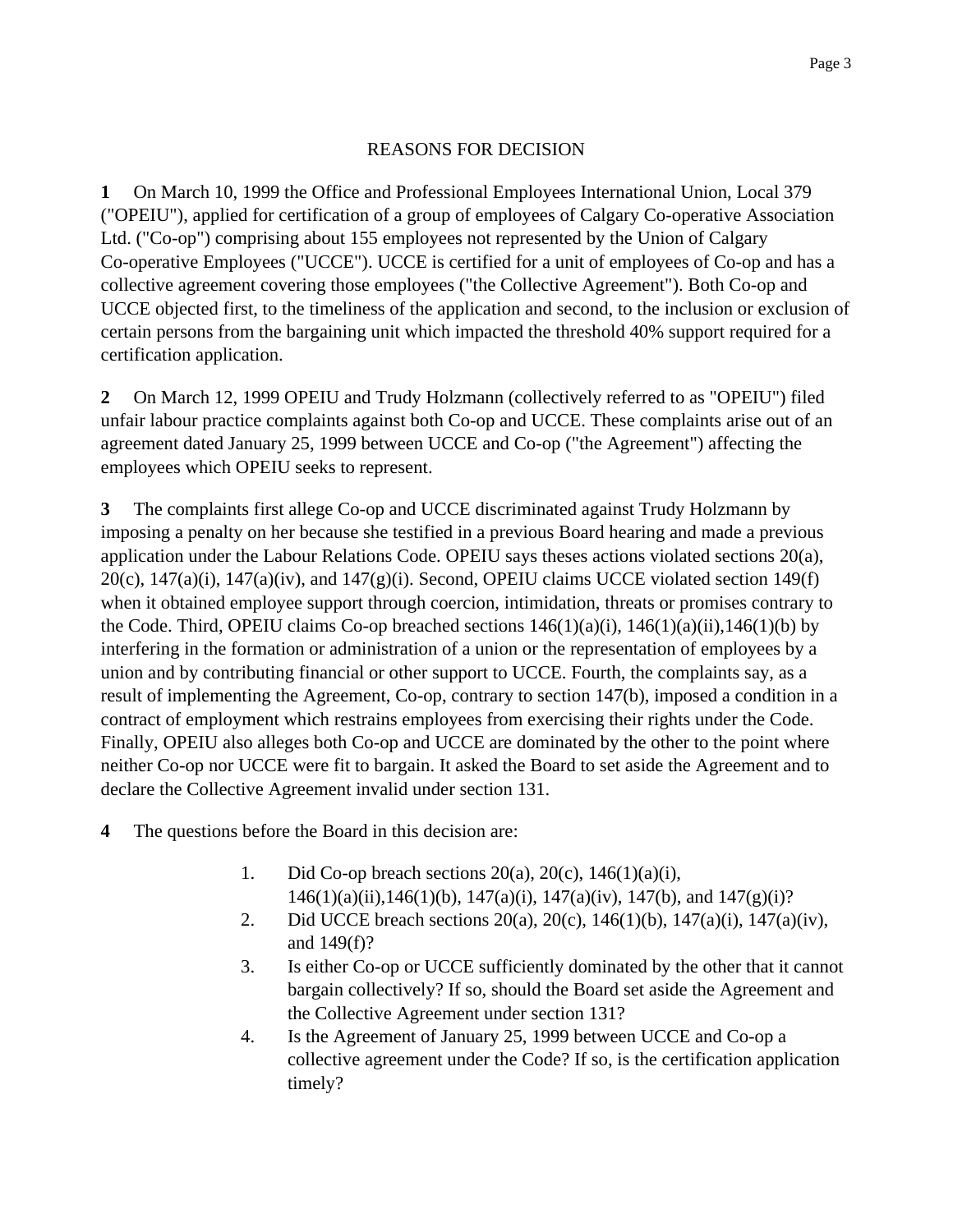**5** The Board communicated its decision by letter on July 9, 1999. We found the Agreement is not a collective agreement under the Code and does not create a time bar to the application for certification. We also found UCCE violated section 149(f). We further found Co-op breached sections  $146(1)(b)$  and  $147(b)$ . We dismissed the rest of the applications because of insufficient evidence. These are our reasons for decision.

**6** After July 9, 1999 the parties settled the outstanding objections on the 40% issue and the Board held a representation vote. OPEIU lost the vote and the Board dismissed the certification application.

# The Facts

**7** What follows is an abbreviated version of the facts presented to the panel.

**8** Co-op is a major food retailer in Calgary operating numerous grocery stores, travel centres, pharmacies and gas bars. For about 30 years, UCCE or its predecessor represented some of the employees of Co-op. The bargaining relationship was initially a voluntary recognition relationship, but changed to a certified relationship in 1992. The certificate identifies the bargaining unit as "all employees in Calgary and Strathmore".

**9** Since 1984 at least, the Collective Agreement has excluded named classifications and departments as a result of the parties' negotiations. Those exclusions covered pharmacy and travel employees and other employees which OPEIU seeks to represent in this certification application. In the latest Collective Agreement (1996 - 2001, signed March 25, 1997), Co-op recognizes UCCE as the exclusive bargaining agent for all employees covered by the collective agreement. Similar wording did not exist in prior collective agreements.

**10** During bargaining for the current Collective Agreement, UCCE attempted to limit the list of excluded persons in the Collective Agreement. Co-op did not agree to do so. UCCE continued to press the idea at its regular meetings with Co-op management after the spring of 1997, but Co-op continually said UCCE should sign up the employees if it wished to represent them. After OPEIU filed its first certification application in 1998, UCCE put its request in writing to have Co-op include all the excluded employees, totalling 242 persons, collectively referred to as the "tag-ends". In support of its request, UCCE cited its certificate, its attempt in 1996 to include the persons, mutual desires to avoid fragmentation and administer one collective agreement, and appropriate bargaining unit and community of interest arguments. This request was resent on October 24, 1998. Until December, 1998, Co-op treated these letters as requests for voluntary recognition. Co-op did not change its initial position that UCCE should sign up the employees.

**11** This is OPEIU's third attempt to represent some of the employees of Co-op. Its two previous attempts in 1998 were dismissed without a vote of the affected employees. In the first application, UCCE relied on its certificate and Collective Agreement to object to the timeliness of the certification application. The Board issued a decision which found UCCE had abandoned its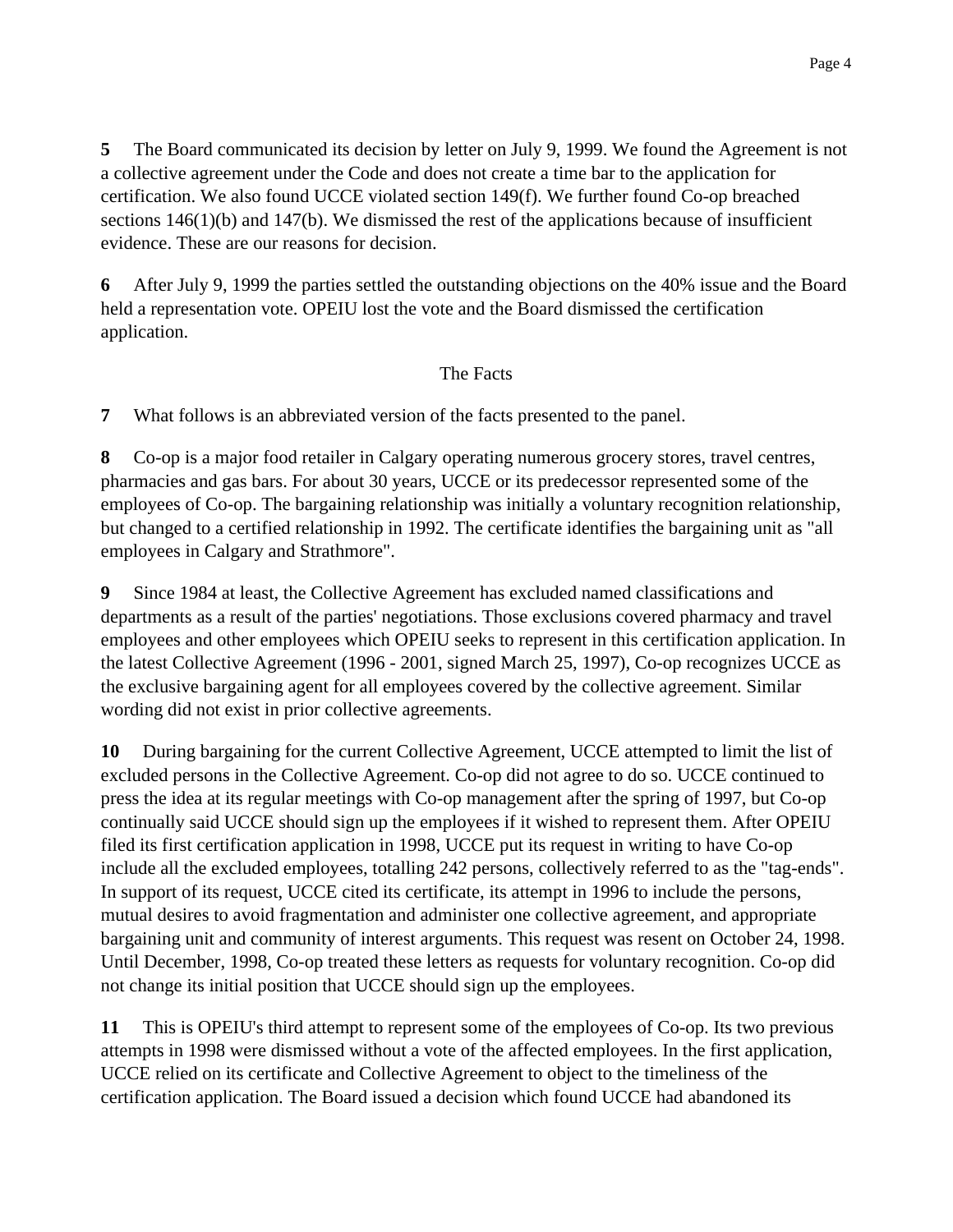bargaining rights for all those persons excluded from the coverage of the Collective Agreement. A subsequent Board reconsidered the decision but did not go on to deal with the impact of the finding of abandonment. (We return to this issue later.) As a result of the Board's decision on abandonment, OPEIU's second and third applications for certification cover all employees not represented by UCCE.

**12** Until 1997, UCCE and Co-op had a fairly quiet relationship. Since then, it has been more adversarial, with a large number of outstanding grievances. Witnesses described the relationship as "strained", "deteriorating" and "a serious industrial relations problem".

**13** In late fall 1998, Co-op underwent significant organizational and managerial changes. In November, Co-op asked the Federated Co-operatives Limited to provide it with an interim management team. One of the persons provided was Mr. Peter Zakreski, Senior Vice President Human Resources. Mr. Zakreski has over 38 years labour relations experience. At the time, Alice Brown, elected Board Member of Co-op, was the interim CEO at Co-op.

**14** Ms. Brown informed Mr. Zakreski about the difficult relationship with UCCE, the two OPEIU certification applications and the Board decisions on those applications. She mandated him to address the concerns UCCE brought forward because, in her view, they had to be corrected. Mr. Zakreski understood this to entitle him to act as he saw fit in the circumstances.

**15** He almost immediately met with UCCE to identify its concerns and priorities. Of its six concerns, the tag-ends and amendments to the Collective Agreement were top priorities. At a meeting on December 9, 1999 UCCE explained its concerns. From there the parties met weekly to discuss the concerns.

**16** On December 22, 1999 the parties agreed to include the pharmacy and travel employees under the Collective Agreement. They continued to meet regularly and by January 25, 1999 signed the Agreement. The Agreement extended the December 22nd arrangement to include more employees, and described a process to have the employees opt in or out of UCCE membership by February 12, 1999. It made some changes to the Collective Agreement, and identified parts of the Collective Agreement which would apply to these employees immediately and what parts would be later negotiated and how. Finally, the Agreement included provisions for discussing and deciding managerial and confidential labour relations exclusions.

**17** The Agreement gave employees the option to join UCCE by completing an "opt in or opt out" form. Those employees who did not complete a form were deemed to have opted into membership. If employees chose to become members, their prior service with Co-op was credited as seniority. If employees chose to opt out, but later changed their minds, the employees would not receive credit for prior service. The Agreement provided that any employee who opted out would never receive terms or conditions of employment better than those in the Collective Agreement. This contractual provision was included in the opt out form the employee was required to sign. The opt out form contained statements releasing UCCE and Co-op from any future actions arising from the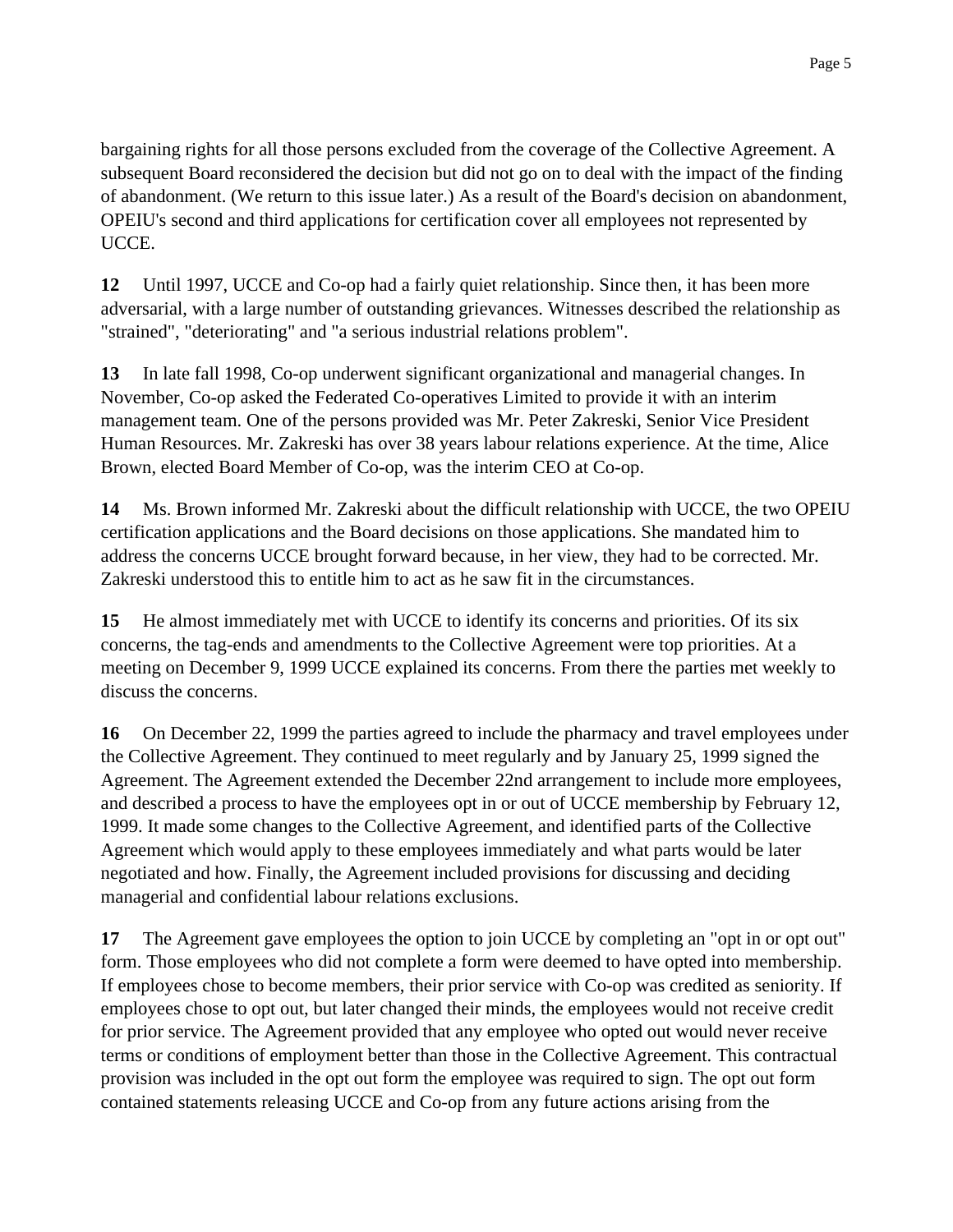employee's "voluntary" choice.

**18** The proposals in the 1996 bargaining appear to be UCCE's first attempt to represent these employees. UCCE ratified and signed the Collective Agreement without the sought for changes. Although UCCE again raised the matter of representation with Co-op after signing The Collective Agreement, it did not attempt to contact the employees or seek their support as a bargaining agent, until June, 1998. It then sent out flyers - two to the employees' homes and several to their work sites. In the fall, 1998, after OPEIU's second attempt to certify, UCCE sent a letter to all the excluded employees to invite them to a meeting. Only one employee attended the meeting - the key organizer for OPEIU, Trudy Holzmann. UCCE obtained the mailing addresses from the regular monthly list of such information provided to the Calco Club, the Co-op employees' current social club and predecessor to UCCE.

**19** After the November meeting, UCCE made no attempt to contact any of these employees by phone or mail or in person. It did not post information pertinent to them on its website. It did not attempt to have any of them sign membership applications with UCCE. While UCCE was meeting with Co-op in December, 1998 and January, 1999, UCCE did not advise these employees, its own members or its Stewards that it was negotiating an agreement with Co-op to include other persons under the Collective Agreement or to change the Collective Agreement. Prior to the Agreement, UCCE's representative conceded it had no indication from the pharmacy or travel employees that they wished UCCE to represent them.

**20** After signing the Agreement, UCCE and Co-op issued a press release, being the first form of communication about the discussions. On January 27, 1999, pharmacy employees received a memo from their Director advising them of the amendment to the Collective Agreement to sweep them into the unit. Employees were told they had until February 12 to opt in or out of membership in UCCE. They were also told UCCE was being given a list of their names, addresses and phone numbers so it could initiate the signing of the opt in or out forms. The memo directs employees to send their questions to Mr. Zakreski or the Director. It further directs employees to send all completed opt in or opt out forms to Co-op's Industrial Relations Director.

**21** UCCE and Co-op discussed how to distribute the Agreement and the forms. As a result of a concern about potential complaints about intimidation and coercion, UCCE agreed to let Co-op distribute and collect all the materials, including the opt in or opt out form and releases.

**22** Co-op arranged several information meetings with the employees to explain the Agreement. UCCE was not invited to the meetings. Employees asked Co-op to schedule more meetings and to extend the time limits for their reply, but Co-op refused. UCCE also held four of its own meetings between February 4th and 10th. It mailed the first meeting notices to employees at their homes. Notices for the latter two meetings were faxed to the work sites. Less than 60 employees attended the meetings.

**23** By March 1st, Co-op had received 30 forms back from the employees - 23 to opt out and 7 to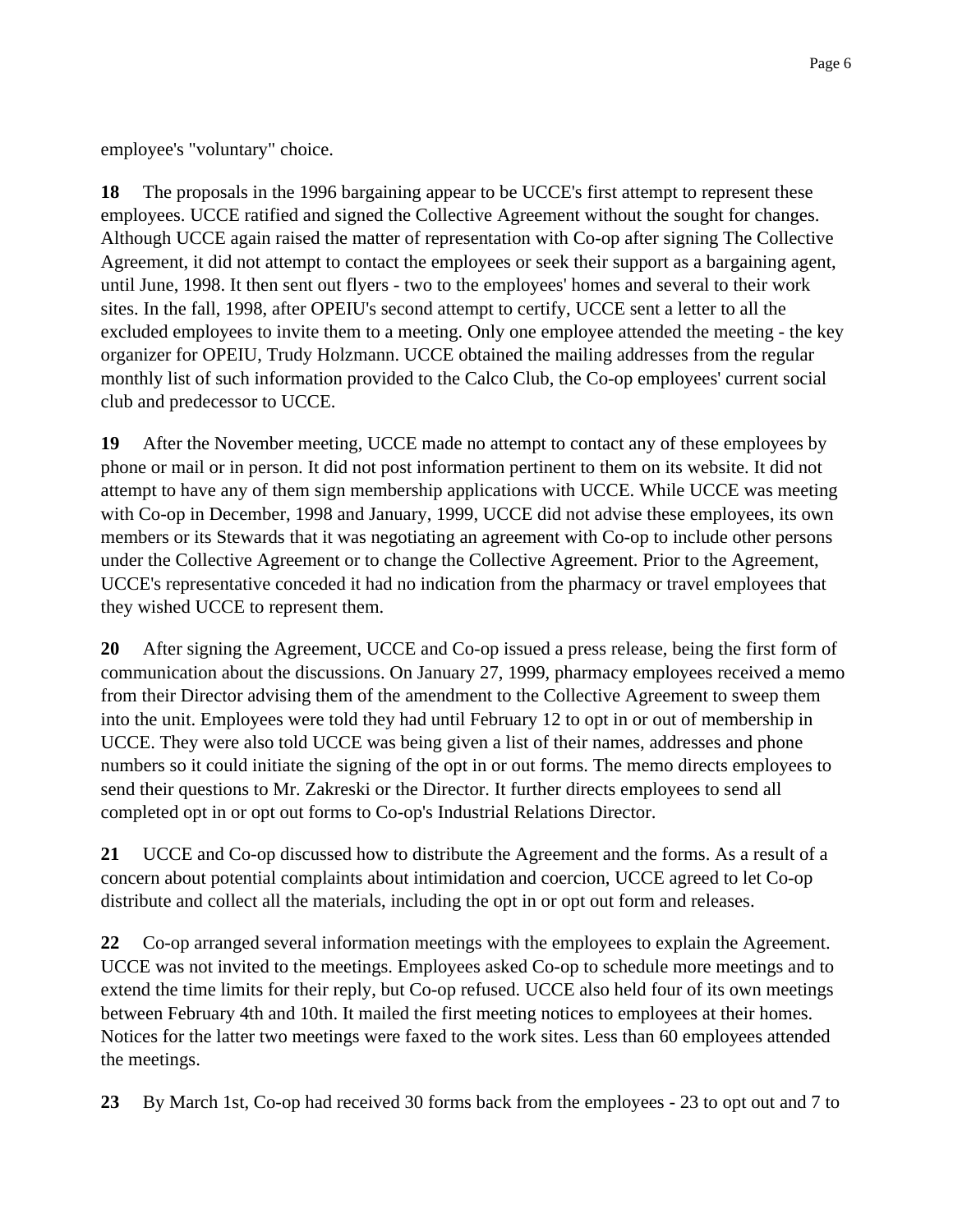opt in. Pharmacists testified they did not want to join UCCE and thought the arrangement between UCCE and Co-op had a seedy appearance. They felt uncomfortable with the options and the release, as well as with the lack of contact by UCCE. Some of them took no action because they could not support UCCE but did not want to risk losing their service as seniority in the future (which they saw as a penalty). They also did not believe they should have to release UCCE and Co-op from future actions concerning the Agreement.

**24** UCCE later scheduled meetings with the travel and pharmacy employees to obtain their input for collective bargaining. Only five travel employees attended. Negotiations began but never concluded.

**25** OPEIU did not actively organize any Co-op employees between the time the Board dismissed its second certification application and the time employees signed cards for this application after January 25, 1999. It knew it had to wait 90 days after failing its second attempt. By November, 1998 the organizers chose to wait until after the New Year. By January, the key organizer decided to run for election as a Board Member for Co-op, again delaying the sign up campaign for OPEIU. However, it did continue to work in the background to maintain its organizing structure, to send its message out on its website and to talk to employees. On December 11, 1998 OPEIU prepared and distributed a leaflet about dismissals at Co-op's head office. The leaflet was left on every car in the parking lot at the head office. The President of UCCE, Pat Rose, Ms. Brown and Mr. Zakreski saw the leaflet in December. Ms. Rose said they all knew OPEIU would come back, and the leaflet made her aware it would be sooner rather than later.

# Discrimination

**26** OPEIU alleges UCCE and Co-op discriminated against Trudy Holzmann. It cites sections  $20(a)$  and (c) as well as sections  $147(a)(i)$  and (iv) and  $147(g)(i)$  as the provisions breached by the UCCE and Co-op. Those sections read:

> 20 No employer or trade union or any person acting on their behalf shall discriminate against a person in regard to employment or membership in a trade union, or intimidate or coerce a person or impose a pecuniary or other penalty on a person, because he

(a) has testified or otherwise participated in or may testify or otherwise participate in a proceeding authorized or permitted under a collective agreement or in a proceeding under this Act,

. . .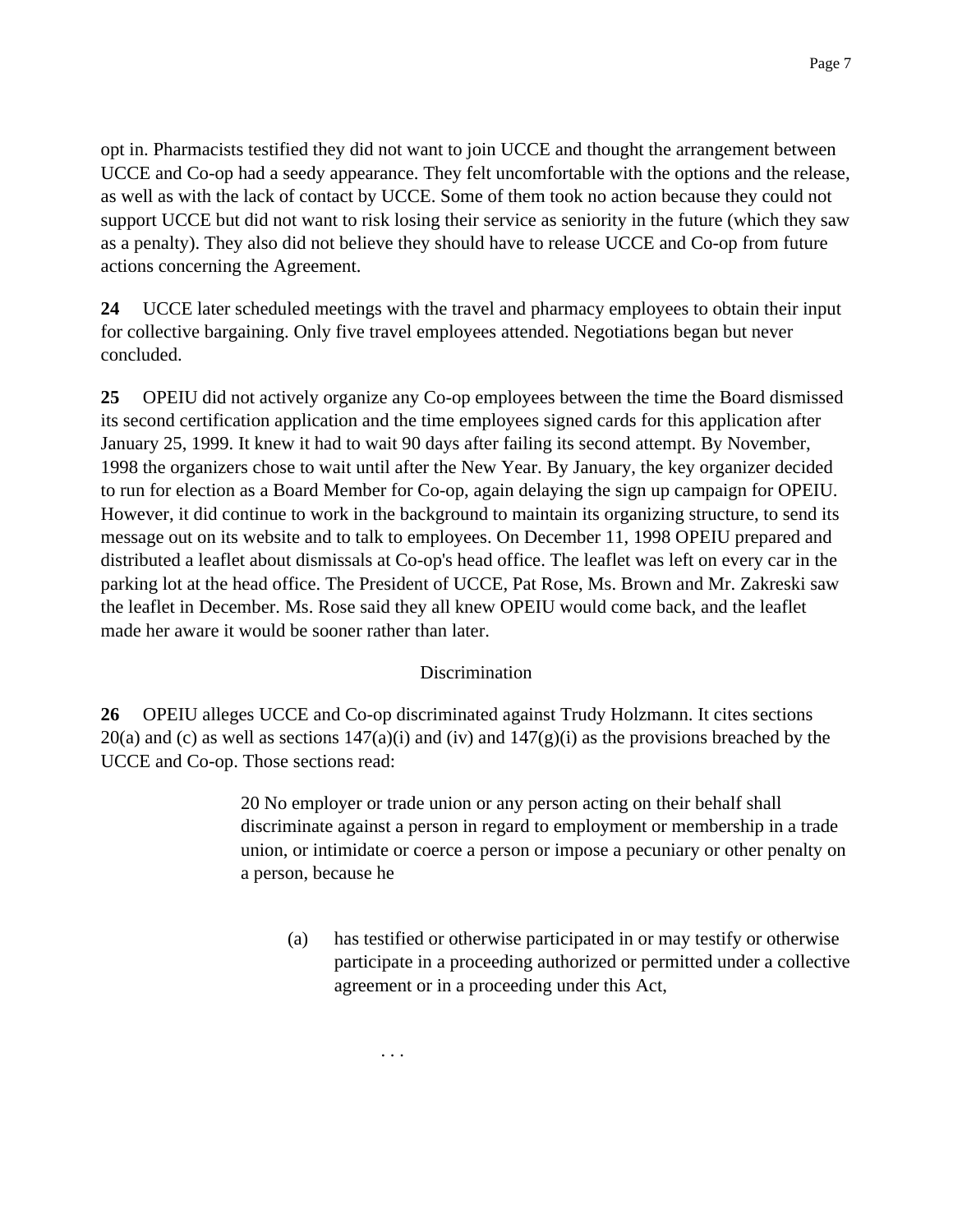(c) has made an application or filed a complaint under this Act.

147 No employer or employers' organization and no person acting on behalf of an employer or employers' organization shall

- (a) refuse to employ or to continue to employ any person or discriminate against any person in regard to employment or any term or condition of employment because the person
	- (i) is a member of a trade union or an applicant for membership in a trade union, ...
	- (iv) has testified or otherwise participated in or may testify or otherwise participate in a proceeding under this Act, ...
- (g) discriminate against a person in regard to employment or membership in a trade union or intimidate or threaten to dismiss or in any other manner coerce a person or impose a pecuniary or other penalty on a person, because the person
	- (i) has testified or otherwise participated in or may testify or otherwise participate in a proceeding authorized or permitted under a collective agreement or a proceeding under this Act, ...

**27** Other than the existence of the Agreement, there is no evidence of any actions which discriminate against Ms. Holzmann. The Agreement does not discriminate either - it gives each employee the same options with the same results. There is no evidence that Ms. Holzmann was a member or applicant for membership in OPEIU. Ms. Holzmann did testify in a previous Board hearing, but no action was taken against her by either Co-op or UCCE for doing so. We dismiss these complaints for lack of evidence.

#### Domination

**28** OPEIU alleges UCCE is dominated by Co-op and Co-op is dominated by UCCE to the extent that neither is fit to bargain collectively. It asks the Board to set aside the Agreement and the Collective Agreement on this basis. Section 131 provides:

> 131(1) Any collective agreement entered into between an employer or an employers' organization and a trade union may be declared by the Board to be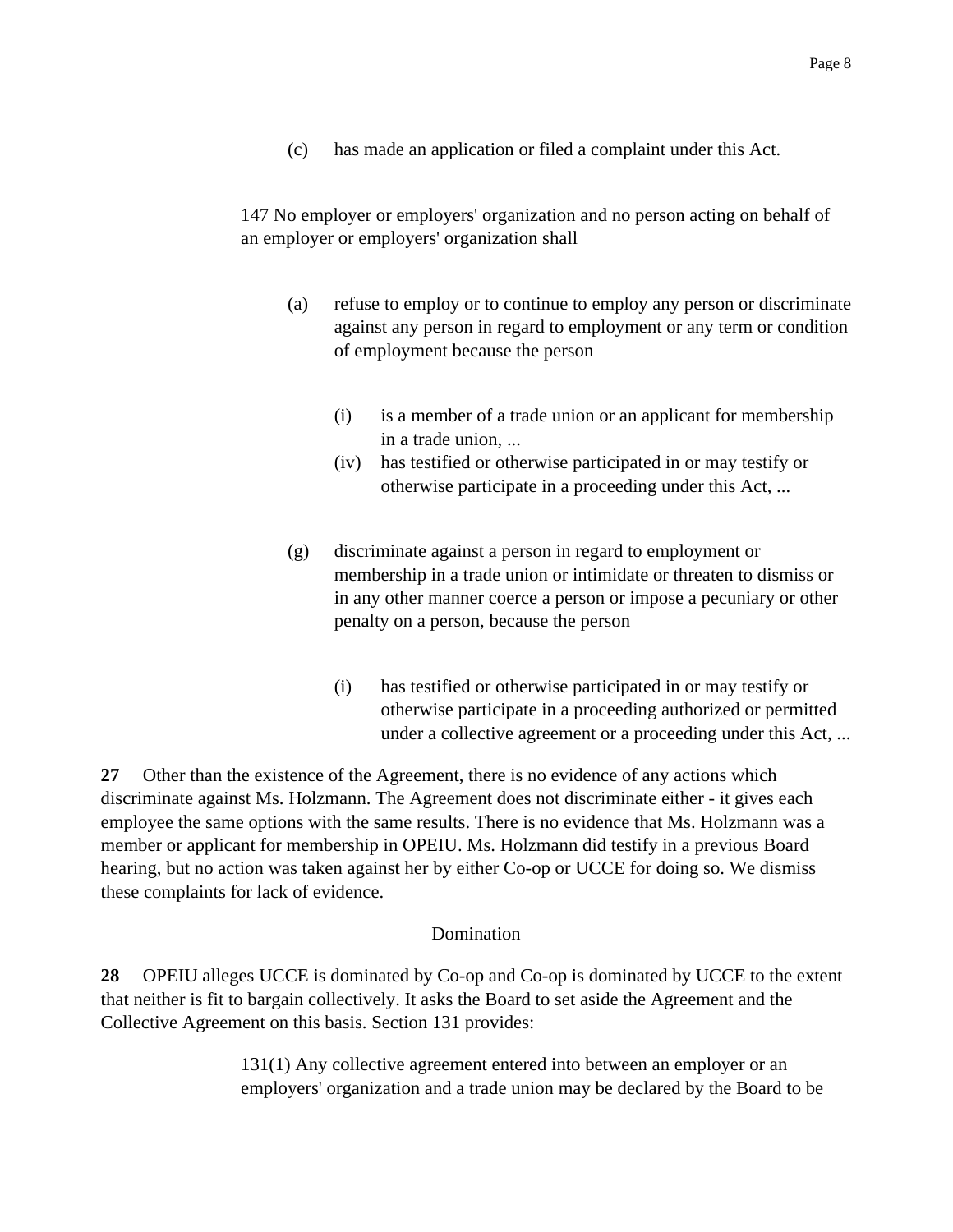void when in its opinion the administration, management or policy of the trade union is

- (a) dominated by an employer, or
- (b) influenced by an employer so that the trade union's fitness to represent employees for the purpose of collective bargaining is impaired.
- (2) Any collective agreement entered into between an employer or an employers' organization and a trade union as a result of the employer's recognition of the trade union as a bargaining agent may be declared by the Board to be void when in its opinion the recognition
	- (a) resulted from picketing of the place of employment of the employees affected or elsewhere, or
	- (b) is by an employer whose administration, management or policy is
		- (i) dominated by a trade union, or
		- (ii) influenced by a trade union so that the employer's fitness to bargain collectively is impaired.

**29** In support of its claim about UCCE's domination of Co-op, OPEIU points to two actions: (1) the campaign support given by UCCE to certain of the elected Co-op Board members, and (2) a majority of the Co-op Board members were elected on slates sponsored by UCCE. OPEIU points to two actions which demonstrates Co-op's domination of UCCE: (1) the Agreement, and (2) the involvement of one of Co-op's Board members in the development of UCCE's website.

**30** UCCE engaged in a political action process where, each year, it determined which candidates it preferred and informed its members about those candidates. No other support was given to candidates. No commitments were sought or obtained in exchange for that endorsement. UCCE members comprise less than one tenth of the Co-op membership. Sometimes the candidates were successful and other times, such as in 1999, they were not. Less than one half of the Co-op Board members were supported by UCCE. This type of political action is common for unions whose employers have elected boards. Indeed, OPEIU engaged in similar conduct when it supported Ms. Holzmann in her campaign for a Co-op Board member position. It does not constitute domination.

**31** The evidence about the UCCE website reveals that a Co-op Board member introduced UCCE to a website contractor. An administrative error was made by the contractor setting up the website when he named the Co-op Board member as the administrator for the website. Otherwise, UCCE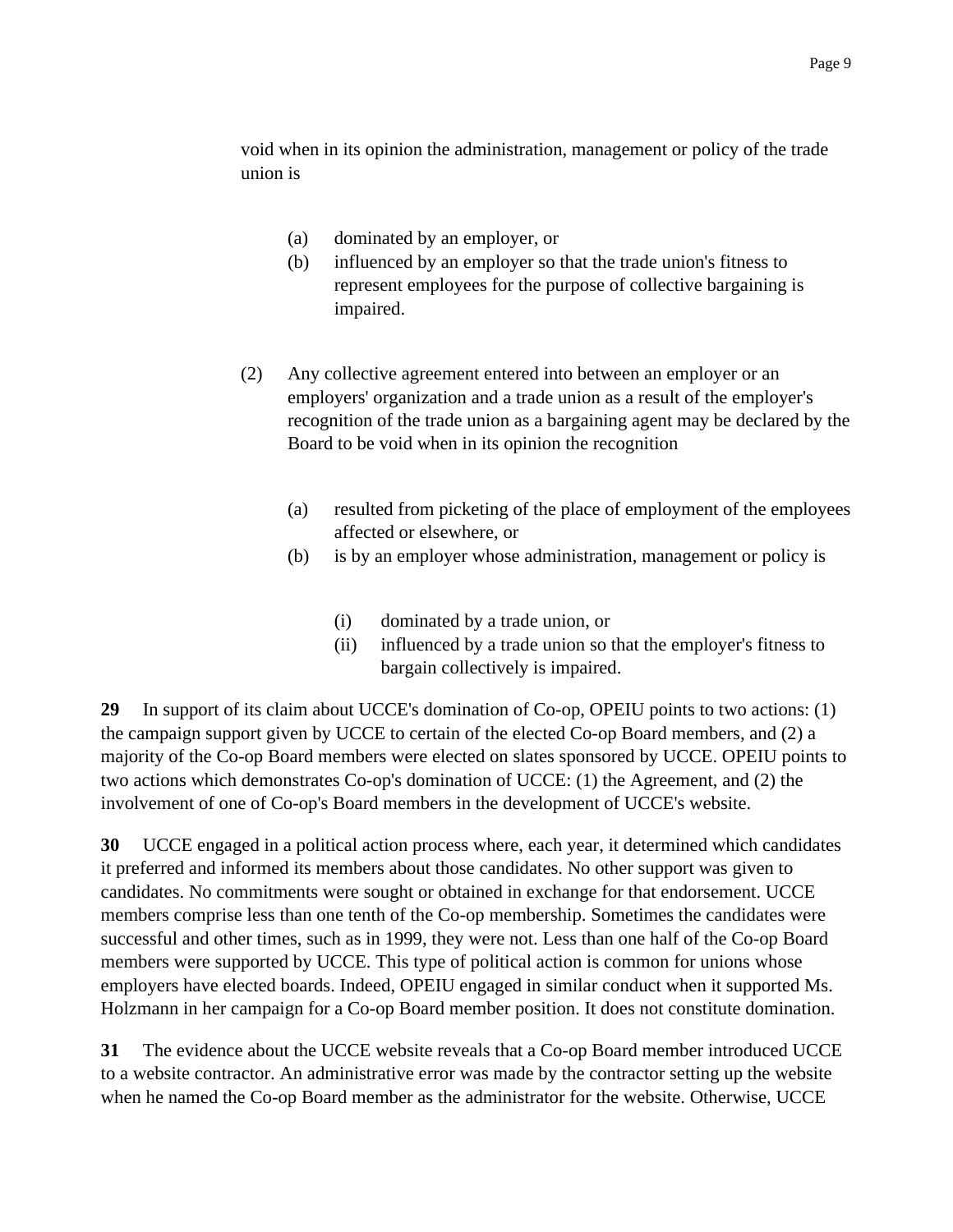paid for, developed and maintains the website independent of Co-op.

**32** Finally, the Agreement itself does not demonstrate domination of UCCE by Co-op. UCCE pushed for and freely participated in negotiating the Agreement.

**33** We find these allegations lack all foundation. There is no evidence to support the allegations of domination on either side. We dismiss the request to make a finding or to set aside the Agreement or the Collective Agreement on this basis.

# Support to a Trade Union

**34** OPEIU asks the Board to find that Co-op contributed other support to UCCE contrary to section  $146(1)(b)$  which reads:

> 146(1) No employer or employers' organization and no person acting on behalf of an employer or employers' organization shall

(a) contribute financial or other support to a trade union.

**35** This Board has not dealt extensively with what constitutes unlawful support to a trade union. However, a few decided cases bear strong resemblance to the type of support given by Co-op to UCCE in this case. See: International Union of Operating Engineers, Local 955 v. Vertex Construction Services Ltd. and Christian Labour Association of Canada, [1999] Alta. L.R.B.R. 183; Westfair Foods v. Teamsters Local 987 [1992] Alta. L.R.B.R. 274; Sie-Mac et al v. Labourers 1111, Plumbers 488 and O.E.'s 955 et al [1991] Alta. L.R.B.R. 847. Among the prohibited types of conduct in these cases we find: giving employee information to the union, giving access to work places to the union, and extending voluntary recognition or signing a collective agreement advantageous to the union when the union does not have the support of the employees. It also includes allowing the union to conduct union business, or hold captive audience meetings, or sign membership cards at the work place during working hours before the union enjoys bargaining agent status.

**36** Section 146(2) provides some exceptions to this type of conduct by the employer, if the actions are for a union that is a bargaining agent for the employer's employees. Again, the Code requires the union being supported to be the bargaining agent. The protection does not extend if the union is the bargaining agent for a different group of employees than those the support is directed towards. In other words, Co-op cannot rely on the protection of section 146(2) because UCCE was not the bargaining agent of the employees in question before us.

**37** We find many of these same prohibited actions present here, in addition to some others. In December, 1998, Co-op made an about face on its position regarding the inclusion of these employees in the UCCE bargaining unit. For years it had participated in a bargaining process which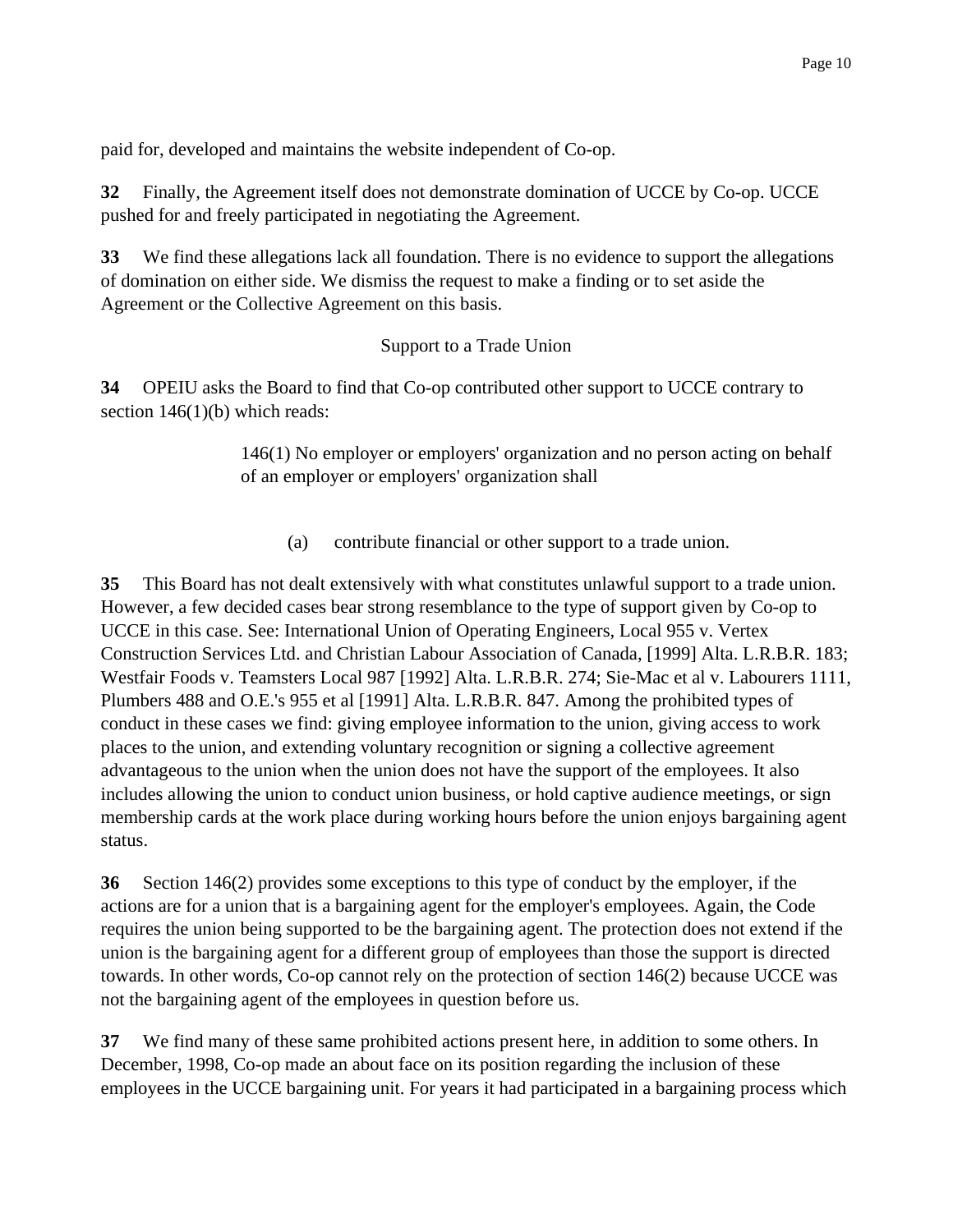resulted in UCCE under bargaining its certificate. In 1998 the Board signalled that this would mean that UCCE had abandoned its bargaining rights for these employees.

**38** At the time of their discussions around the Agreement, the President of UCCE knew OPEIU would attempt to organize these employees again. She knew of OPEIU's leaflet of December 11, 1998 and expected them to return sooner rather than later. At the same time, UCCE knew the Board had once already found it to have abandoned its bargaining rights for these employees. We infer this knowledge added urgency to UCCE's demands that Co-op include these employees in the UCCE unit.

**39** Mr. Zakreski was also aware of OPEIU's earlier certification attempts and the leaflet on December 11th. We infer he also knew about Co-op's previous position on extending the UCCE Collective Agreement to cover excluded employees. He had a mandate from Alice Brown to deal with UCCE's concerns. He said the OPEIU presence did not influence his actions. We find it more plausible that a person with his experience would appreciate the subtleties of the impact of OPEIU's reappearance on UCCE's agenda of items to resolve. Such an finding is also more consistent with the subsequent events which occurred - the weekly meetings, the focus on the pharmacy and travel employees first, and the secrecy surrounding the discussions until after January 25, 1999. It is also consistent with his reaction to the advice given to him in early January by Mr. Buda, Co-op's Director of Labour Relations, who was excluded from the discussions until the Agreement was signed. Mr. Buda warned Mr. Zakreski about the problems which may arise. Only when the Agreement was done did Mr. Zakreski instruct him to give the employee information to UCCE and begin the bargaining process to amend the Collective Agreement.

**40** We find UCCE was attempting to extend its status as bargaining agent to become the sole bargaining agent for all employees of Co-op in the shadow of a known OPEIU presence and a concern of renewed organizing efforts by OPEIU. We also find Co-op, in exchange for obtaining an improved relationship with UCCE, supported UCCE by extending to it voluntary recognition as bargaining agent for these employees, knowing UCCE did not have the support of these employees. Indeed the last trade union these employees supported, of which Co-op would have been aware, was OPEIU. Further, Co-op agreed to provide information to UCCE about these employees so that UCCE could approach the employees to get the support both knew it needed.

**41** Co-op also distributed the Agreement and opt-in/out forms to the employees at their work places with a memo from their supervisor. Co-op management was identified as the sole source for contact and information to the employees and the collection point of their signed indications of support for UCCE. The parties discussed the potential impact of UCCE approaching these employees and concluded it may result in complaints about intimidation and coercion. They should have also considered the impact on the employees of first, having their employer send them information about their new union and second, having their employer collect their forms, which are equivalent to indications of support for the union. This type of conduct by an employer is usually more intimidating and coercive to employees because of the economic power which the employer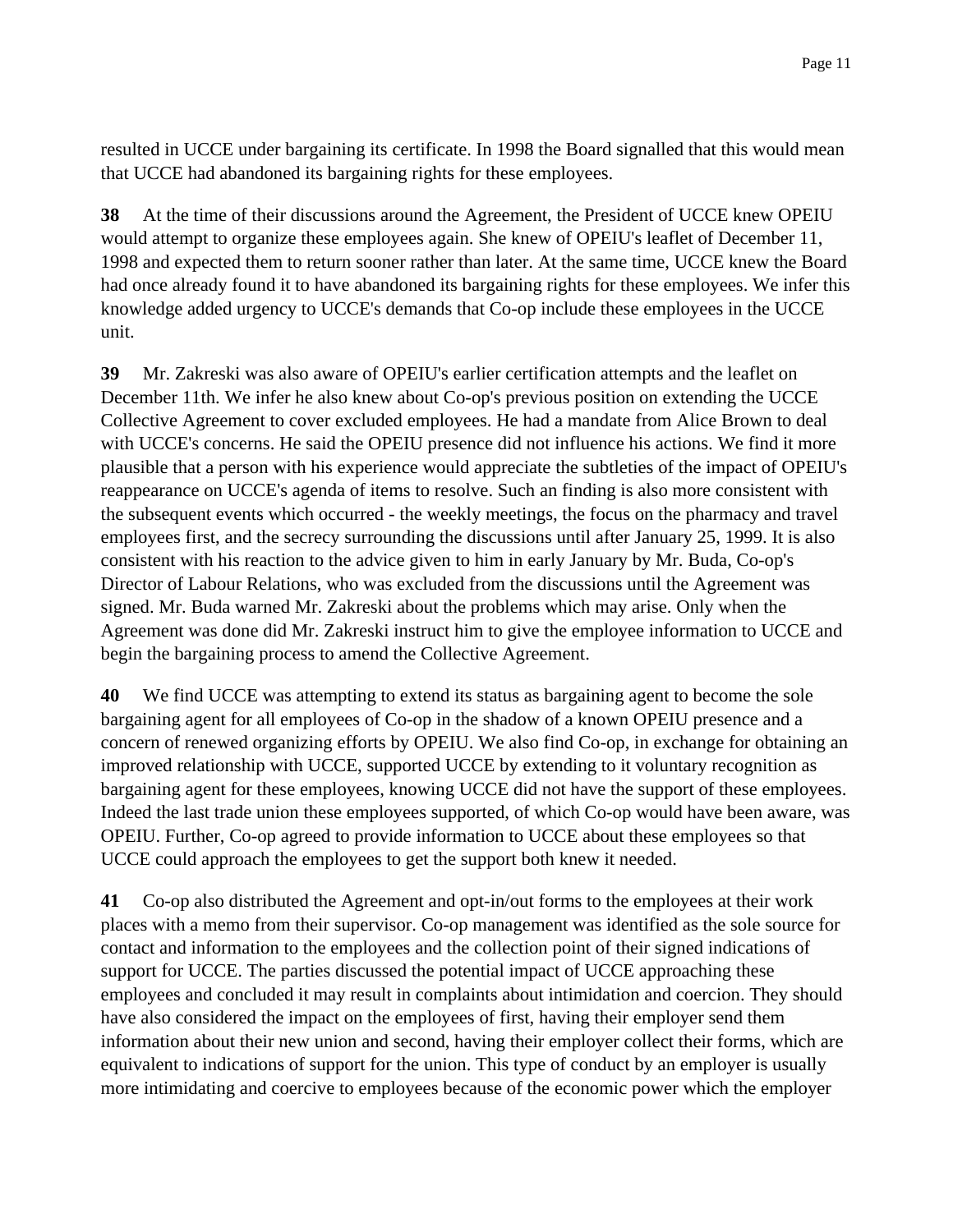holds over the employees' working life.

**42** When we also consider the short time frame for response and the employer refusals to extend the time, we conclude it created a coercive environment in which these employees were expected to show support for their employer's choice of trade union. The result was reasonably predictable - few employees responded; only a handful supported UCCE. The wording of the Agreement and forms further added to the environment. Those employees who did not respond were deemed to show support for the union. The process was not designed to and could not produce a free and voluntary expression of the employees' wishes about UCCE. If the majority of employees had signed opt-in forms, we would have, as we did in Westfair Foods (cited above), refused to accept those forms as evidence of support for the union.

**43** Finally, Co-op allowed UCCE to send faxes and notices to the work sites of these employees to advise of meetings about the Agreement. The Collective Agreement allows UCCE to contact its members at the work sites; it does not speak to organizing efforts at the work sites.

**44** All of these actions by Co-op are prohibited forms of support of a trade union under section 147(1)(b) of the Code.

### Interference with the Activities of a Trade Union

**45** Section 146(1)(a) says an employer shall not participate in or interfere with the formation or administration of a trade union or the representation of employees by a union. Interference with formation of a union normally refers to activities related to the union's organizing efforts. Administration has been defined to mean the internal workings of the union - meetings, elections, collecting and disbursing money. Representation includes establishing terms and conditions of employment, attending at disciplinary or grievance meetings, and extends to an employer questioning employees about their union membership. See: AUPE v. Crown in Right of Alberta [1994] Alta. L.R.B.R. 117; Alberta Food and Commercial Workers Local 401 v. TAS Communications Ltd. [1981] Alta. L.R.B. 81-045; CALCO Club v. Calgary Co-operative Association Ltd. [1992] Alta. L.R.B.R. 77; IBEW, Local 424 v. Stuve Electric Ltd. [1989] Alta. L.R.B.R. 69.

**46** We have no evidence about active organizing efforts by OPEIU during the times in question. OPEIU had suspended their active organizing and membership sign up until after the Co-op annual meeting and elections. There is no evidence about Co-op interference in the internal workings of OPEIU. As Co-op's actions did not interfere with active efforts by OPEIU to organize, ongoing at the time, we find there was not interference with representation. For these reasons we dismiss this part of the complaints.

#### Conditions in a Contract of Employment

**47** Under section 147(b) an employer cannot "impose any condition in a contract of employment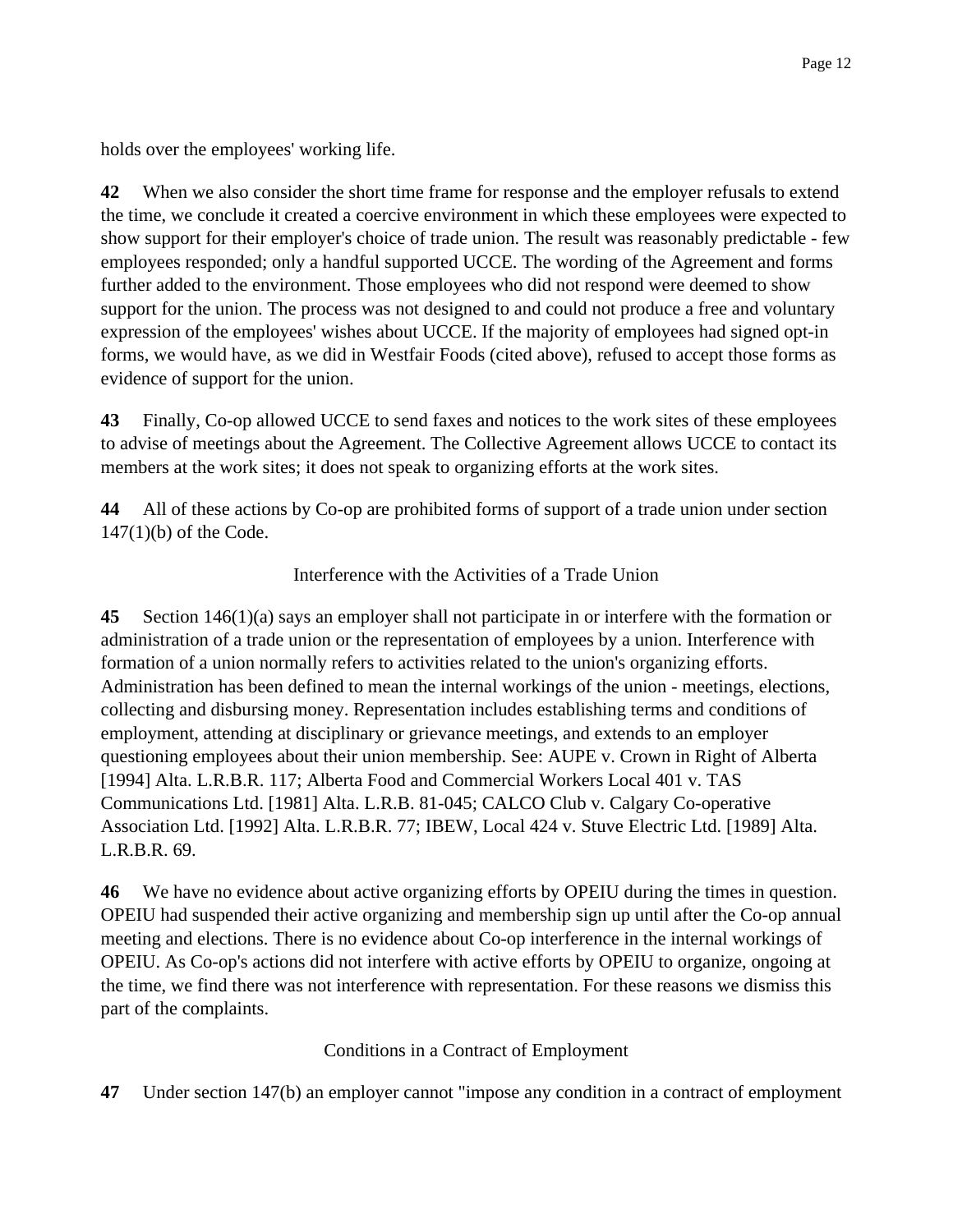that restrains, or has the effect of restraining, an employee from exercising any right conferred on him by this Act". The Agreement provides that the terms and conditions of employment of employees who opt out will at no time exceed those applicable to employees who opt in. It also provides that employees can, at a future time opt in but without recognition for their full service with the employer. Employees who chose to opt out signed a form which states, in part:

> I hereby elect not to become a member of the Union, not to be bound by the Collective Agreement between the Co-operative and the Union and not to be represented by the Union of Calgary Co-op Employees. I understand that I will remain a non-union employee and that I will not be included within the bargaining unit.

I understand that my wages, salary, compensation, benefits, bonuses and terms and conditions of employment will not exceed the wages, salary and compensation, benefits, bonuses, terms and conditions of employment specified in the Collective Agreement between the Co-operative and the Union and which are applicable to employees who exercise the election to opt in.

I hereby release and discharge the Co-operative and the Union from any and all causes of action in any form whatsoever including any action under the Alberta Labour Relations Code and the Collective Agreement in respect of the application and operation of my election hereunder.

**48** The signed opt out form becomes part of the employee's individual contract of employment. In doing so, it prohibits that employee from changing his or her mind on membership in UCCE in the future. It also prohibits that employee from choosing to join or participate in the activities of another union, whether to replace UCCE or to represent the opted out employees if they could establish an appropriate bargaining unit. Both fall within rights protected under section 19 of the Code. Section 19 says an employee has the right to be a member of and to participate in the lawful activities of a trade union and to bargain collectively with his employer through a bargaining agent. The principle behind the prohibition on what is commonly called "yellow dog contracts" is that asking employees to contractually commit to not join a trade union is inherently chilling to the employee's right to be collectively represented. The kinds of commitments contained in the opt out form (e.g. I won't change my mind. I will remain a non-union employee. I forego any efforts to achieve working conditions better than in the UCCE Collective Agreement.) create just such a chill.

**49** Further, the form says the employee releases both Co-op and UCCE from any actions under the Code or the collective agreement. This would preclude the employee from applying to the Board for, among other orders, a remedy for a breach by Co-op under this section (the very nature of this part of this complaint) or for a remedy for a finding of breach of a duty of fair representation by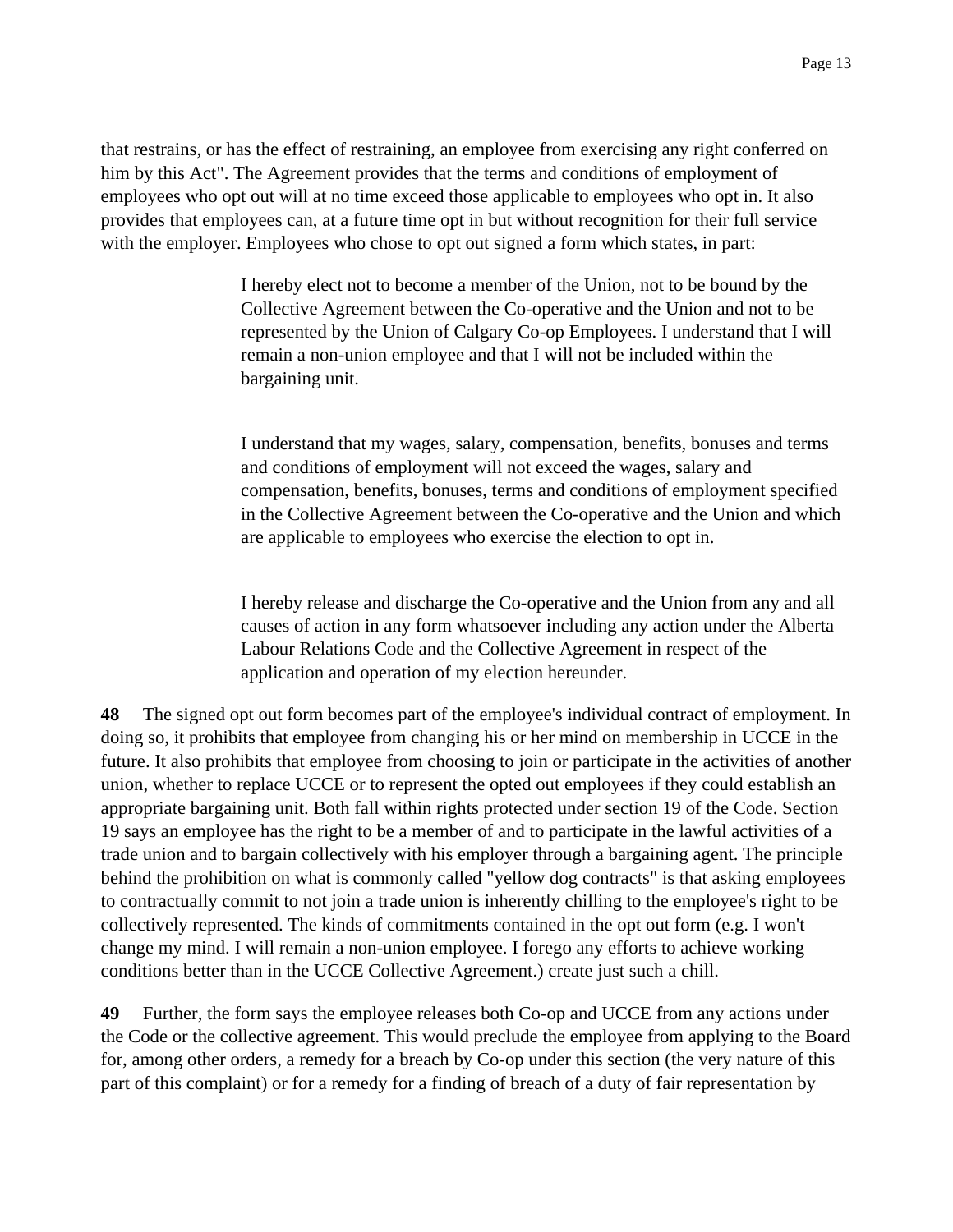UCCE under section 151.

**50** We find Co-op breached section 147(b) when it required opting out employees to sign this document which restrains, or has the effect of restraining, an employee from exercising rights conferred on the employee by the Code.

Is the Agreement a Collective Agreement?

**51** Co-op and UCCE say the Agreement is a collective agreement under the Code or creates an amendment to the Collective Agreement, either of which creates a time bar to OPEIU's application for certification. OPEIU says it is neither because UCCE did not have the support of these employees to enter into a collective agreement on their behalf.

**52** Before considering whether this Agreement or any amendments to the Collective Agreement can be a collective agreement under the Code, we must address the issue of whether UCCE can exert a claim to represent these employees under its certificate. We find it cannot.

**53** Although the certificate is wide enough to cover these employees, we find UCCE has voluntarily given up or abandoned its bargaining rights for these employees. In 1998 a panel of the Board chaired by Vice Chair Wallace came to the same finding of fact, but went on to give directions to amend the wording of the certificate. UCCE sought reconsideration of that decision based on a breach of natural justice because it had not been given an opportunity to address the issue of the consequences of the Board's finding. Chair Blair, on behalf of another panel, agreed to reconsider the decision, but went no further because there were no active applications before the Board by that time. UCCE suggests this reconsideration decision overturns the finding of fact by the Wallace panel. We disagree. Findings of fact are made by the panel hearing the evidence and are rarely overturned by reconsideration panels. UCCE had not asked the Board to reconsider the decision on an error of fact, but rather only on the grounds that it had not been able to present its argument on the consequences of that finding.

**54** Whether or not the Wallace panel's finding of abandonment continues, we heard evidence which convinces us afresh that UCCE abandoned its bargaining rights. Since at least 1984, UCCE has agreed to exclude these people from its collective agreement. It has voluntarily under bargained its certificate for all these years. In 1996 it attempted to reassert its bargaining rights, but without any attempt to first seek the support of the affected employees. UCCE signed the Collective Agreement for a five year term, again excluding these employees.

**55** At labour management meetings, UCCE attempted to persuade Co-op to include these employees in its Collective Agreement. Co-op refused. UCCE continued its efforts with Co-op through to December, 1998. It held one meeting to attempt to sign up these employees as members, but received no more than one employee's attendance at the meeting.

**56** Although UCCE had a certificate whose description included these employees and it wanted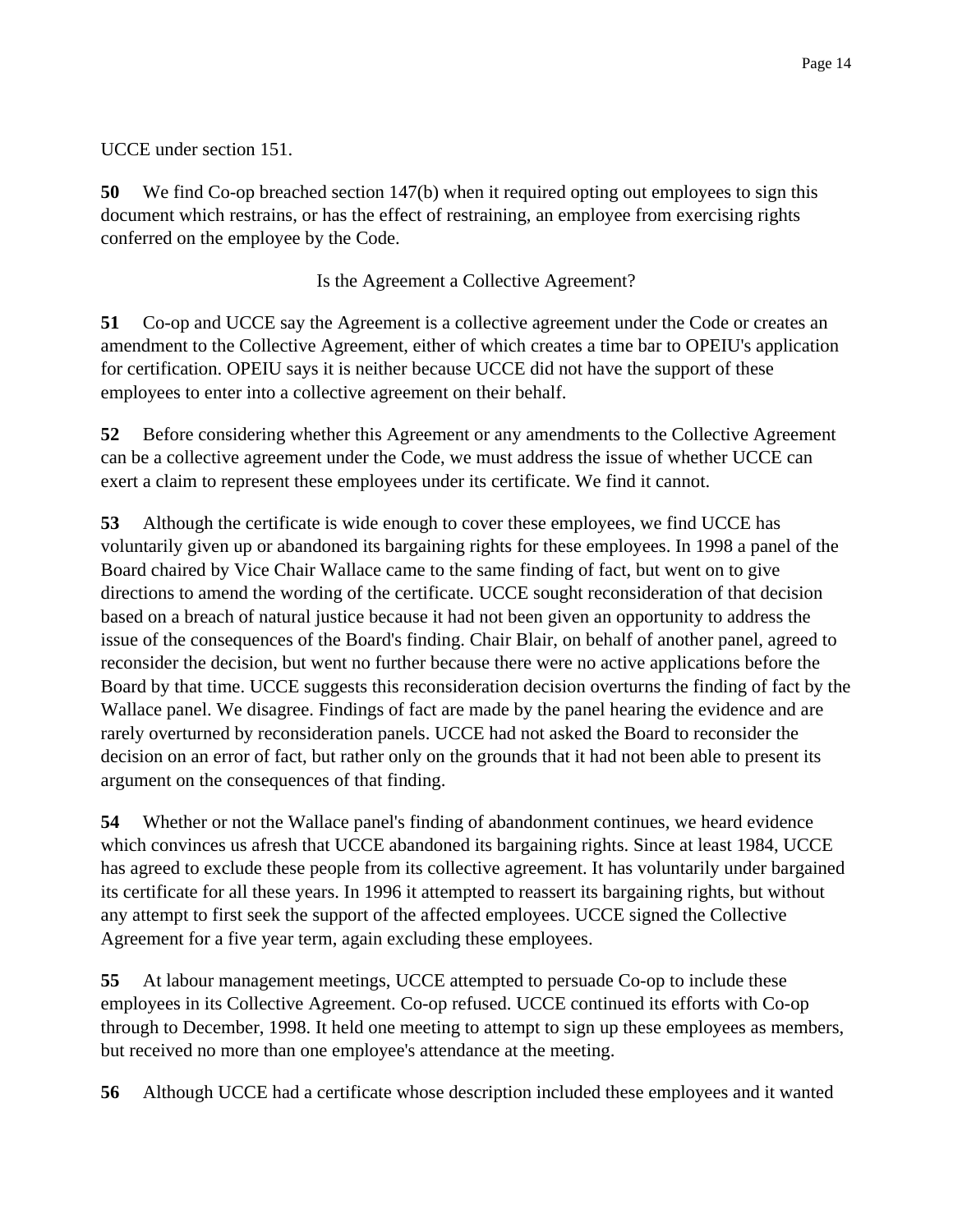to be their bargaining agent, it was no more their bargaining agent in December, 1998 than OPEIU was. We therefore consider the questions from the view of whether UCCE concluded a voluntary recognition collective agreement to cover these employees.

**57** The leading Alberta case on voluntary recognition agreements is Sie-mac (cited earlier). Beginning at page 880, Chair Sims starts by rejecting the proposition that a trade union and employer have an unrestrained authority to sign a collective agreement and bind employees. The decision goes on to determine that under section 40 the words "with a voluntary recognized trade union acting on behalf of his employees" requires some employee choice and some real representational capacity. Not only must the union claim to represent the employees, it must have their actual support for acting in the role of their bargaining agent. When the employer extends voluntary recognition, it is accepting the proposition that the union has the required support. As stated at page 883: "Voluntary recognition is not a way of circumventing the employee's freedom to choose union representation, but of facilitating that choice." Sie-mac was adopted and applied in Westfair Foods (cited earlier).

**58** From these cases, we draw the following principles:

- A union cannot conclude a valid voluntary recognition collective agreement unless it represents employees at the time the employer extends recognition.
- If a union procures benefits from an employer to obtain a result which it is unable to attain on its own (eg. support from the employees), the union may become beholden to the employer. This can detrimentally impact the union's ability to represent employees.
- The Board may find an employer in breach of the Code for interfering with or supporting a trade union which does not have support.
- The Board may, under section 131, set aside any collective agreement where the union's relationship with the employer is unsuitable given its statutory role as bargaining agent.
- Prior to seeking recognition from the employer, a union can demonstrate support from the employees using signed application for membership cards, membership in good standing or signed petitions or by dispatching employees to the employer from the union hiring hall. It can demonstrate post recognition support by, for example, obtaining a mandate from the employees before it negotiates and concludes a collective agreement or by having a majority of employees properly ratify the collective agreement.

**59** On the facts of this case, UCCE could not demonstrate any form of employee support for it to be the bargaining agent of these employees. It never contacted the employees to join UCCE after November 17, 1998. Until then, UCCE had only sent out some flyers to employees' homes and work sites, but had not obtained actual support from any employee. It did not contact or consult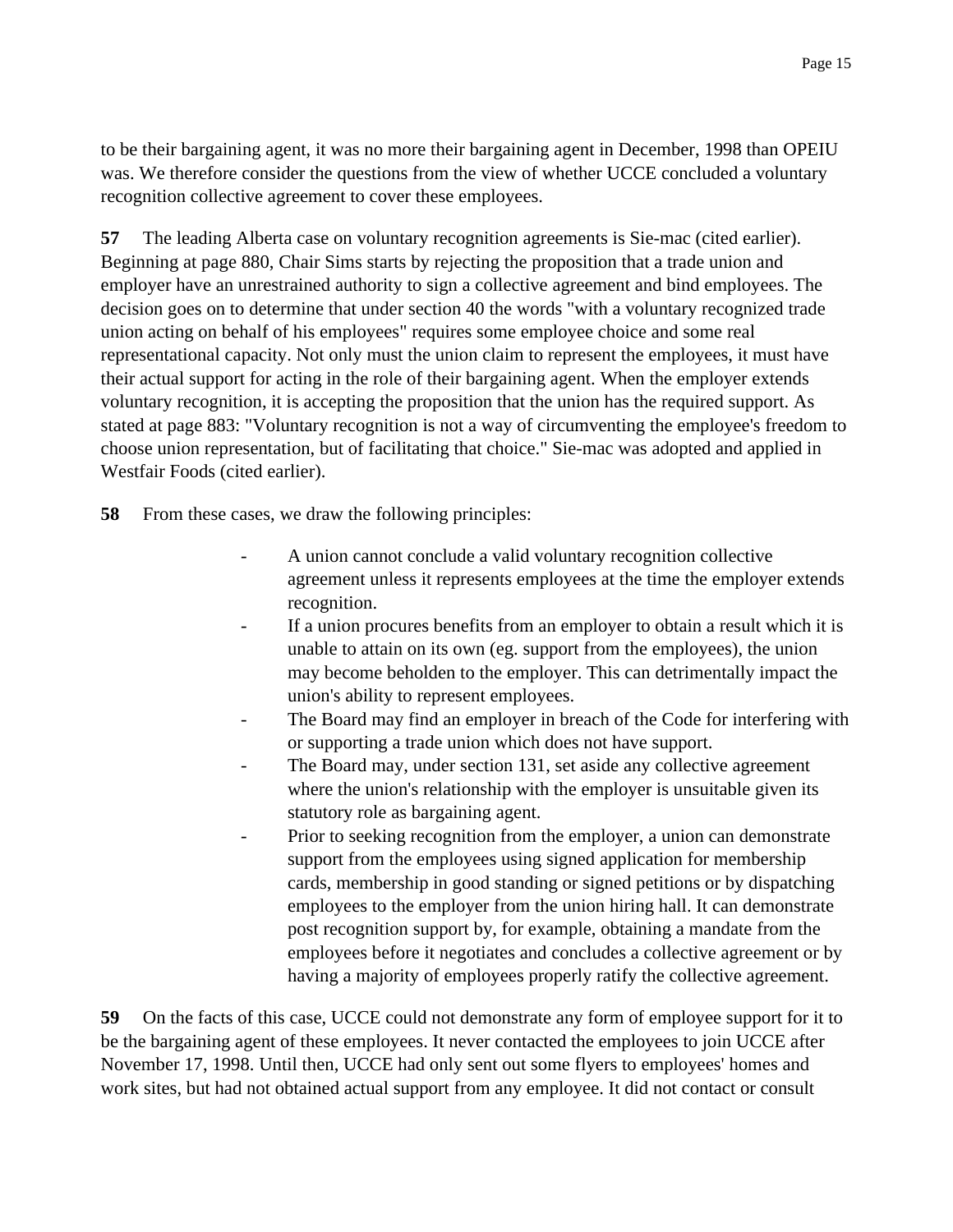with or receive a mandate from the employees before it entered into the Agreement; to the contrary, UCCE acted in haste and in secrecy to conclude an agreement and close off any opportunities for OPEIU to restart its organizing. UCCE further relied on improper support from Co-op to try to garner the employee support it needed. This action by UCCE and the action by Co-op previously set out demonstrates to us a complete lack of concern by either of these parties about the wishes of the affected employees.

**60** After the deadlines in the Agreement had passed, UCCE attempted to meet with the pharmacy and travel employees to get their input for bargaining. Only five travel employees attended. In no way can this satisfy the possible option of obtaining a mandate from the employees in these circumstances. There are too few employees attending when viewed against the backdrop of resistance to UCCE representation.

**61** Although UCCE said it intended to ask the employees to ratify the changes to the proposed collective agreement, it only intended to do so for those parts of the Collective Agreement which required change to accommodate these employees. UCCE did not intend to allow these employees to ratify everything in the purported collective agreement which would impact them, some of which applied almost immediately after February 12th. A union cannot demonstrate employee support by showing the employees ratified only part of the collective agreement negotiated on their behalf.

**62** UCCE has, therefore, never been a bargaining agent for the employees covered by this application. As a result, the Agreement is not a collective agreement. In addition, to the extent UCCE or Co-op could contend the Collective Agreement was amended to cover these employees and is a collective agreement under the Code which binds these employees, we also find it is not. Accordingly, there is no time bar to the certification application; it is timely.

# Obtaining Employee Support

**63** Section 149(f) of the Code says "no trade union and no person acting on behalf of a trade union shall use coercion, intimidation, threats, promises or undue influence of any kind with respect to any employee with a view to encouraging or discouraging membership or activity in or for a trade union". OPEIU says UCCE obtained its alleged employee support, contrary to this section, by making promises and threats in the Agreement and the information provided to the employees. UCCE, says OPEIU, also participated in creating a coercive and intimidating environment in which these employees were asked to show their support for UCCE, and their concurrent lack of support for OPEIU.

**64** We found Co-op created a coercive environment in which these employees were expected to show support for their employer's choice of union. It did not do so alone. UCCE cooperated in creating that coercive environment. In choosing to advance its own interests over those of the affected employees, UCCE agreed to very short time frames for employees to make their choices, with all information being generated from and returning to their employer. The Code contemplates a union, within limits, approaching employees to obtain their support for the union to become their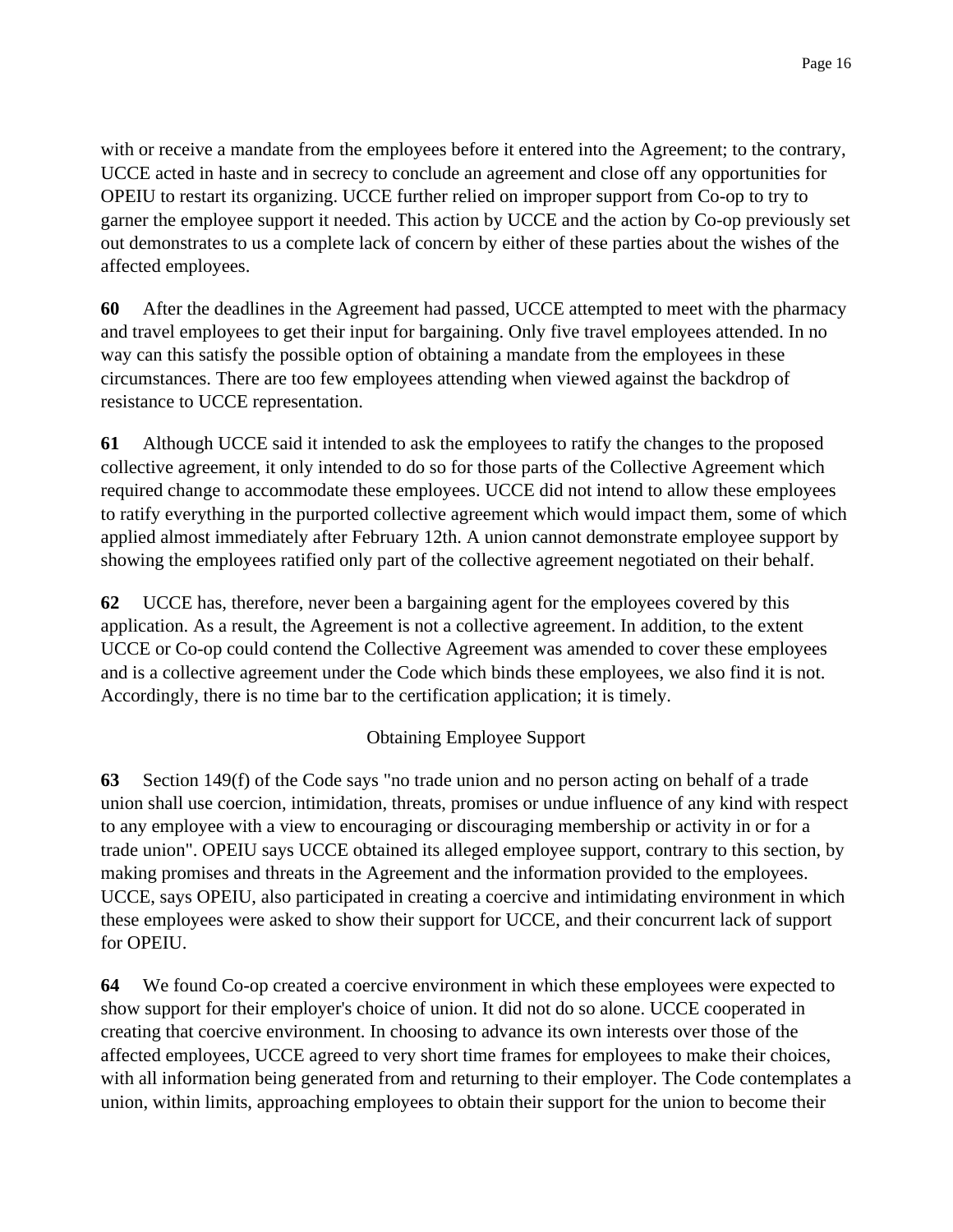bargaining agent. It does not contemplate (indeed it prohibits) a union asking the employer to be its agent in such activities, because of the inherent power of persuasion which an employer holds over its employees. By using Co-op as the collector of the signed employee choice forms, UCCE participated in sending employees a message that the union and the employer had made a deal and the employees should come on board or risk losing the favour of their employer. This is coercive and intimidating for the employee and interferes with the employee's voluntary expression of his or her own wishes on representation.

**65** Some of the employees testified about how they felt intimidated by the process. Those employees feared losing future entitlements if they opted not to join UCCE, but did not wish to join UCCE. They felt cornered into taking no action, which UCCE and Co-op agreed to interpret as being action in support of UCCE.

**66** The Agreement also contains provisions which create threats or promises to employees with the view to encouraging their support for UCCE. For example, the Agreement shows Co-op has agreed to never give opted out employees better terms and conditions than in the Collective Agreement. It promises to give employees who opt in certain terms and conditions of employment immediately, with other negotiated terms to follow. These provisions are more than statements made by a union in a normal organizing initiative where the union may promise to make its best efforts to get certain terms and conditions for the employees. At that stage, the union does not have an agreement with an employer, it must negotiate one. In this case, UCCE already had the Agreement in place with Co-op. Certain terms and conditions were pre-agreed, enabling UCCE to make promises to entice employees to support it. At the same time, it was able to threaten employees who may not choose to support it by saying they risked being forever subject to the terms and conditions negotiated by UCCE anyway, but without the benefit of input.

**67** We find these actions taken by UCCE breach section 149(f) of the Code.

# Summary

**68** In summary, the Board finds Co-op breached sections 146(1)(b) and 147(b) of the Code. UCCE breached section 149(f). The Agreement between Co-op and UCCE dated January 25, 1999 is not a collective agreement within the meaning of the Code and does not create a time bar to OPEIU's certification application. Further, the entire Agreement is of no force and effect as it was concluded when UCCE did not have the support of the affected employees to be their bargaining agent. The opt-in and opt-out forms signed by various employees are not binding.

**69** The remaining complaints are dismissed on the basis of insufficient evidence.

cp/i/qldrk